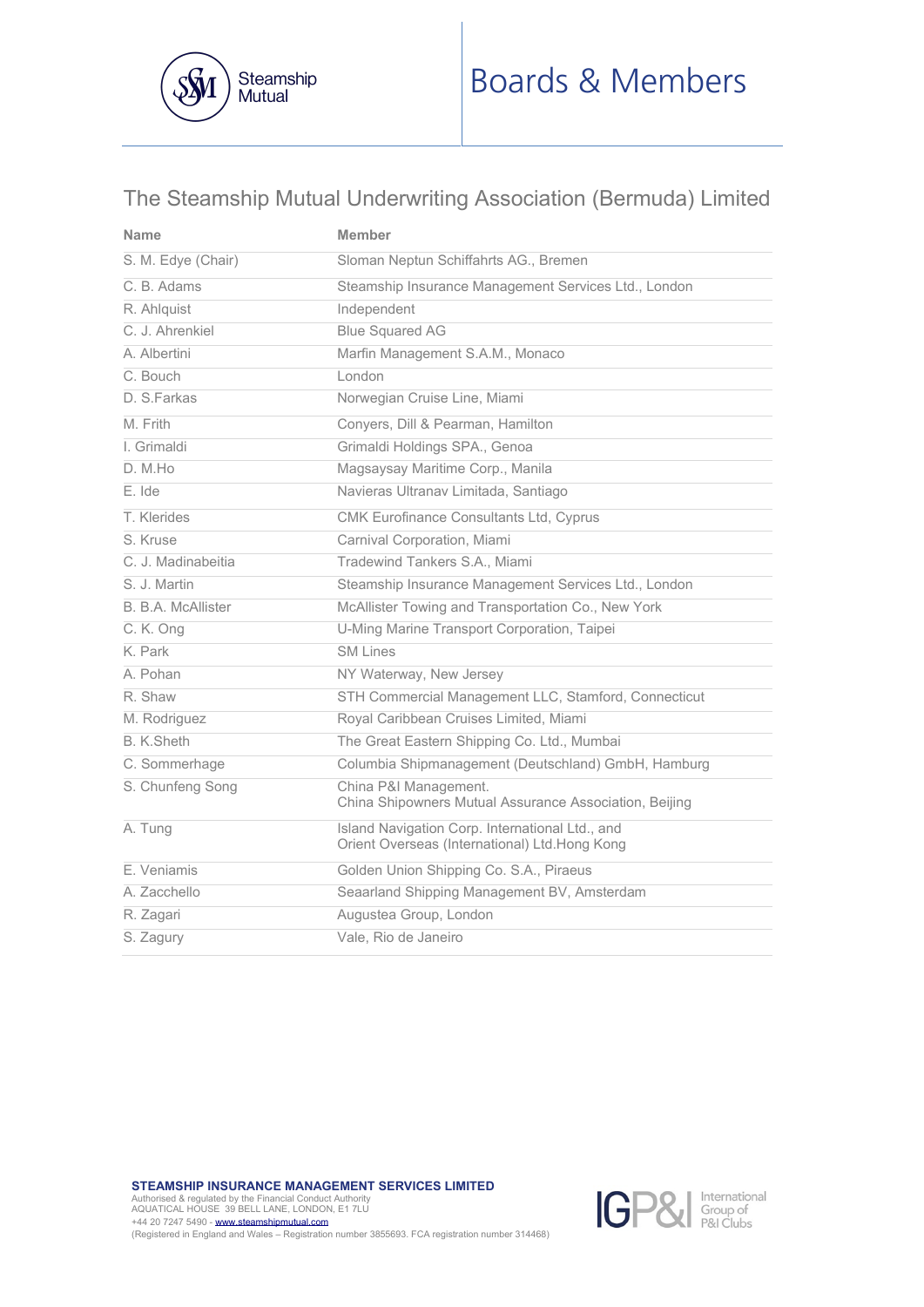Steamship Mutual Underwriting Association Limited (Steamship London)

| <b>Name</b>         | Member                                                                                       |  |
|---------------------|----------------------------------------------------------------------------------------------|--|
| A. Pohan (Chairman) | NY Waterway, New Jersey                                                                      |  |
| C.B. Adams          | Steamship Insurance Management Services Ltd., London                                         |  |
| C.J. Ahrenkiel      | <b>Blue Squared AG</b>                                                                       |  |
| C. Bouch            | London                                                                                       |  |
| I. Grimaldi         | Grimaldi Holdings SPA., Genoa                                                                |  |
| C.J. Madinabeitia   | Tradewind Tankers, Miami                                                                     |  |
| S.J. Martin         | Steamship Insurance Management Services Ltd., London                                         |  |
| A. Tung             | Island Navigation Corp. International and<br>Orient Overseas (International) Ltd., Hong Kong |  |
| R. Zagari           | Augustea Group, Naples                                                                       |  |

# The Steamship Mutual Underwriting Association Trustees (Bermuda) Limited (Trustees)

| <b>Name</b>                                                 | <b>Member</b>                  |  |
|-------------------------------------------------------------|--------------------------------|--|
| A.L. Marchisotto (Chairman) Moran Holdings, Inc. New Canaan |                                |  |
| J.G. Convers                                                | Independent Director, Hamilton |  |
| S. Mehta                                                    | Sone Trust                     |  |
| R.J. Thompson                                               | Independent Director, Hamilton |  |

## [Steamship Mutual Underwriting Association \(Europe\) Limited](https://www.steamshipmutual.com/About-Us/SMUAE.htm) Registered Number: HE 401650

| <b>Name</b>       | <b>Member</b>                                              |  |
|-------------------|------------------------------------------------------------|--|
| C. Sommerhage     | Columbia Shipmanagement (Deutschland) GmbH, Hamburg        |  |
| R. Ahlguist       | Independent                                                |  |
| C. Bouch          | London                                                     |  |
| R. Harris         | Steamship Mutual Underwriting Association (Europe) Limited |  |
| T. Klerides       | Cyprus                                                     |  |
| C.J. Madinabeitia | Tradewinds Tankers, Miami                                  |  |
| F. Vrettos        | Steamship Mutual Underwriting Association (Europe) Limited |  |
|                   |                                                            |  |

**STEAMSHIP INSURANCE MANAGEMENT SERVICES LIMITED** 

Authorised & regulated by the Financial Conduct Authority AQUATICAL HOUSE 39 BELL LANE, LONDON, E1 7LU +44 20 7247 5490 [- www.steamshipmutual.com](http://www.steamshipmutual.com/) 



(Registered in England and Wales – Registration number 3855693. FCA registration number 314468)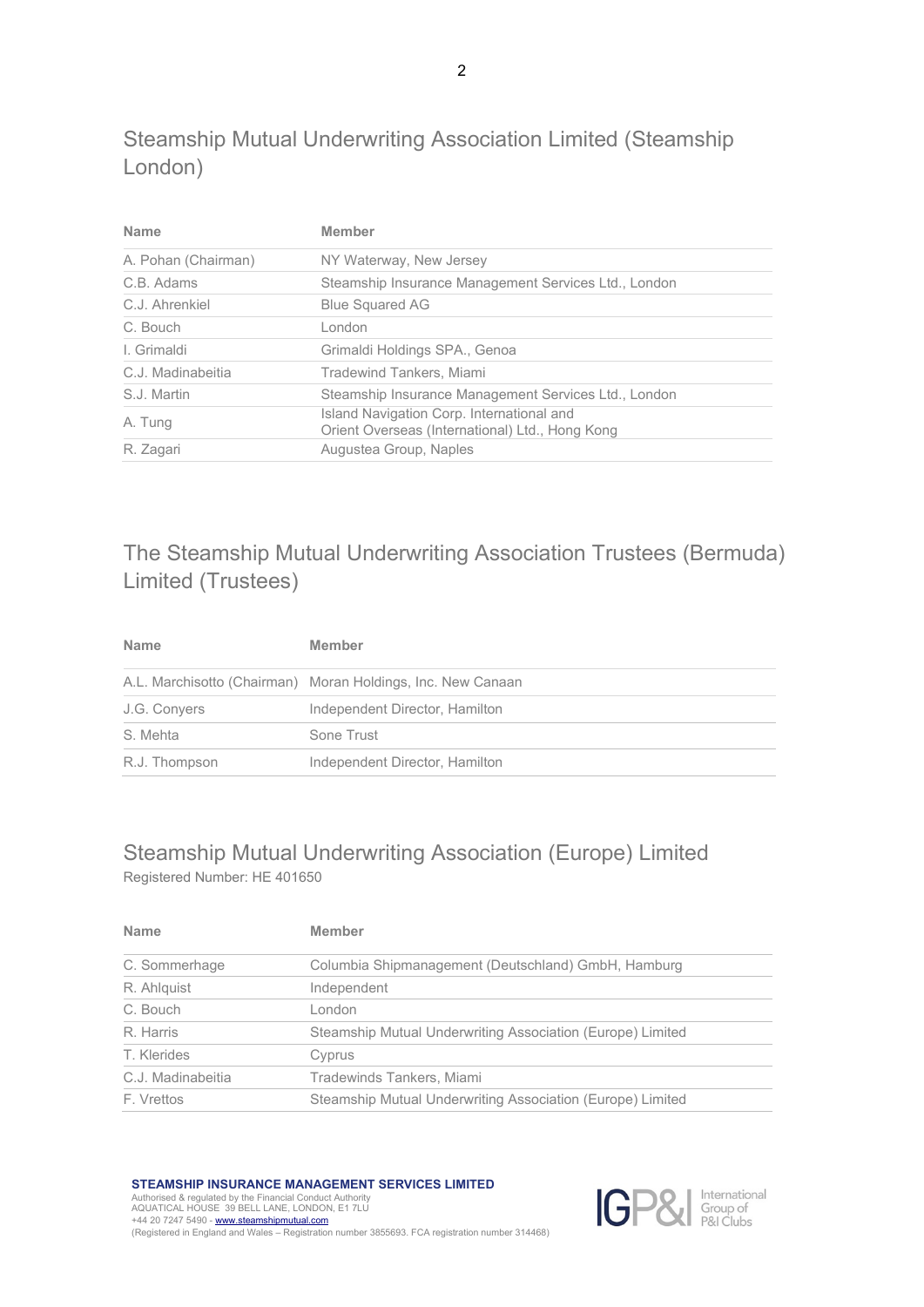### [Steamship Insurance Agency \(Europe\) Limited](https://www.steamshipmutual.com/About-Us/SMUAE.htm) Registered Number: HE 405179

| <b>Name</b> | Member                                                     |  |
|-------------|------------------------------------------------------------|--|
| R. Harris   | Steamship Mutual Underwriting Association (Europe) Limited |  |
| F.Vrettos   | Steamship Mutual Underwriting Association (Europe) Limited |  |

# [Steamship P&I Management LLP](https://www.steamshipmutual.com/About-Us/SMUAE.htm)  (The Managers)

Registered Number: 105461 England

| <b>Name</b>     | Company     |
|-----------------|-------------|
| S.J.Martin      | <b>SPIM</b> |
| C.B.Adams       | <b>SPIM</b> |
| J.H.D.Andrews   | <b>SPIM</b> |
| C.A.Brown       | <b>SPIM</b> |
| G.M.Field       | <b>SPIM</b> |
| R.W.Harris      | <b>SPIM</b> |
| S.T.Alfrey      | <b>SPIM</b> |
| G.K.Jones       | <b>SPIM</b> |
| A.Thawani       | <b>SPIM</b> |
| M.A.Shelmerdine | <b>SPIM</b> |
| J.N.Westmore    | <b>SPIM</b> |
| A.D.Benham      | <b>SPIM</b> |

## Steamship Insurance Management Services Limited (Managers London Representatives) Registered Number: 314468 England

| <b>Name</b>     | Company      |  |
|-----------------|--------------|--|
| S.J.Martin      | <b>SIMSL</b> |  |
| C.B.Adams       | <b>SIMSL</b> |  |
| J.H.D.Andrews   | <b>SIMSL</b> |  |
| C.A.Brown       | <b>SIMSL</b> |  |
| G.M.Field       | <b>SIMSL</b> |  |
| R.W.Harris      | SIMSL        |  |
| S.T.Alfrey      | <b>SIMSL</b> |  |
| G.K.Jones       | <b>SIMSL</b> |  |
| A.Thawani       | SIMSL        |  |
| M.A.Shelmerdine | <b>SIMSL</b> |  |

#### **STEAMSHIP INSURANCE MANAGEMENT SERVICES LIMITED**

Authorised & regulated by the Financial Conduct Authority AQUATICAL HOUSE 39 BELL LANE, LONDON, E1 7LU +44 20 7247 5490 [- www.steamshipmutual.com](http://www.steamshipmutual.com/)  (Registered in England and Wales – Registration number 3855693. FCA registration number 314468)